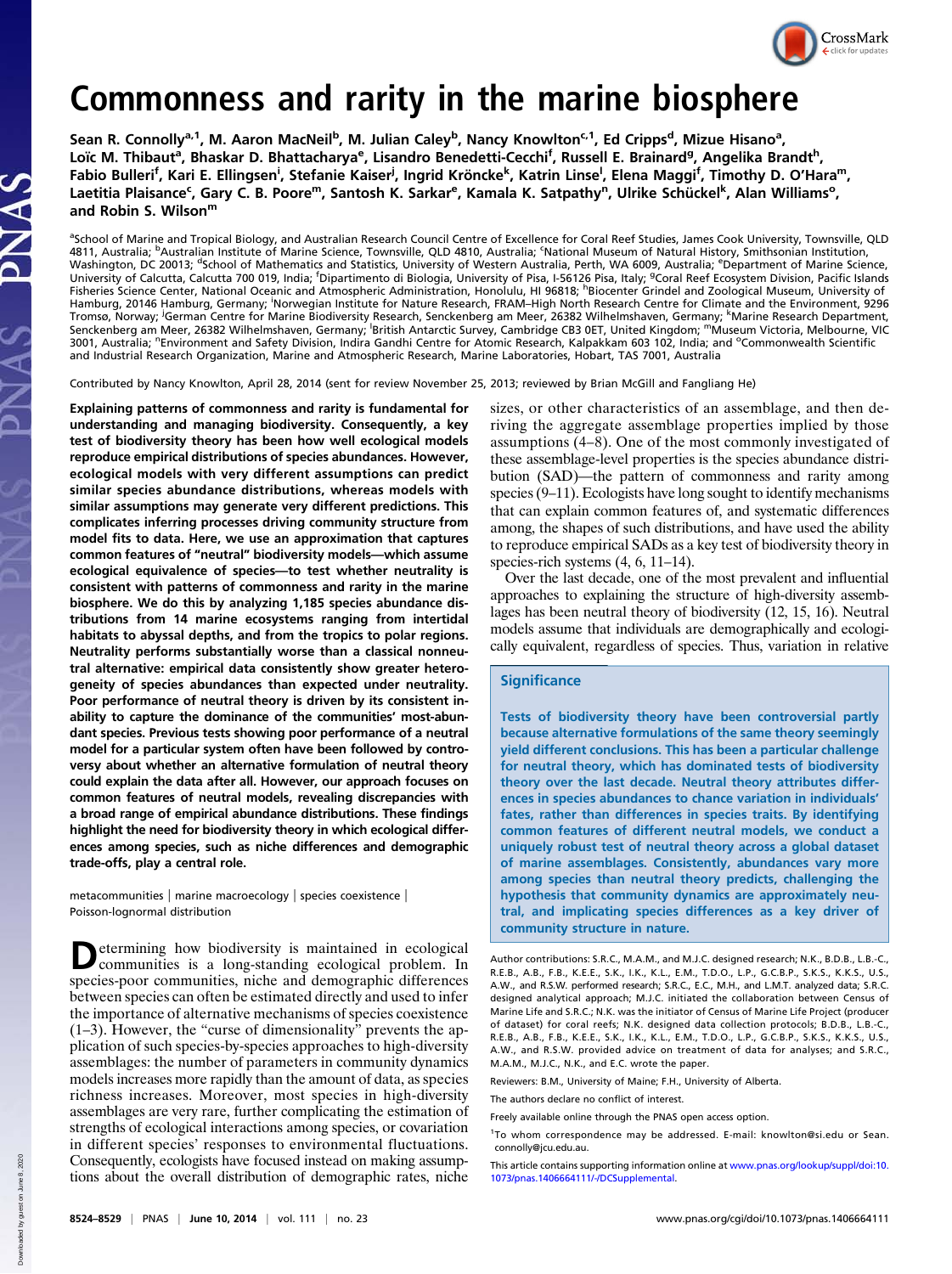abundance among species arises purely from demographic stochasticity: chance variation in the fates of individuals (i.e., birth, death, immigration, and speciation events). Most studies investigating neutral theory aim to determine whether community structure in nature is consistent with the theory's core species equivalence assumption. This is typically done by assessing the fit of a neutral model to empirical data, sometimes relative to a putatively nonneutral alternative (17–20). However, although all neutral models share the species equivalence assumption, they differ with respect to auxiliary assumptions, such as the mode of speciation assumed, leading to different predictions for SADs and other ecological patterns. Indeed, attempts to draw conclusions from tests of neutral theory are almost invariably disputed, largely due to arguments about the extent to which alternative auxiliary assumptions can materially alter neutral theory's ability to explain the data (11, 12, 18, 21).

An alternative, potentially more robust approach to evaluating neutral theory was proposed by Pueyo (22), based on approximating neutral and nonneutral dynamics as successively higherorder perturbations of a model for the idealized case of pure random drift in abundances. This approach predicts that a gamma distribution should approximate the distribution of species abundances for small departures for random drift, whereas assemblages exhibiting greater departures from neutrality should be better approximated by a lognormal distribution. This raises the possibility that a comparison of gamma and lognormal SADs could offer a robust test for the signature of nonneutrality in species abundance data, provided that the gamma distribution provides a sufficiently close approximation to SADs produced by neutral models.

Here, we evaluate Pueyo's framework and apply it to patterns of commonness and rarity in 1,185 SADs from 14 marine ecosystems ranging from shallow reef platforms to abyssal depths, and from the tropics to polar regions (Fig. 1 and [Tables S1](http://www.pnas.org/lookup/suppl/doi:10.1073/pnas.1406664111/-/DCSupplemental/pnas.201406664SI.pdf?targetid=nameddest=ST1) and [S2](http://www.pnas.org/lookup/suppl/doi:10.1073/pnas.1406664111/-/DCSupplemental/pnas.201406664SI.pdf?targetid=nameddest=ST2)). First, we test the gamma neutral approximation against several models of community dynamics that share the core neutrality assumption of species equivalence, but make different assumptions about the speciation process, spatial structure of the metacommunity, and the nature of competition between individuals. Then, we analyze the marine species abundance data, to evaluate whether they are consistent with the hypothesis that marine assemblages are neutrally structured. Finally, we ask whether patterns of commonness and rarity deviate from neutral expectation in



Fig. 1. Sampling locations of SADs. Color and symbol combinations correspond to particular ecosystems. These symbols are reproduced in the surrounding panels, which show observed and fitted SADs for the site-level data (averaged across sites) of the corresponding ecosystem. The bars represent the mean proportion of species at each site in different octave classes of abundance, across all sites in the corresponding dataset [the first bar represents species with abundance 1, then abundances 2–3, abundances 4–7, etc. (10)]. The blue and red lines show the mean of fitted values from site-by-site fits of the Poissongamma and Poisson-lognormal distributions to the data, respectively.

hown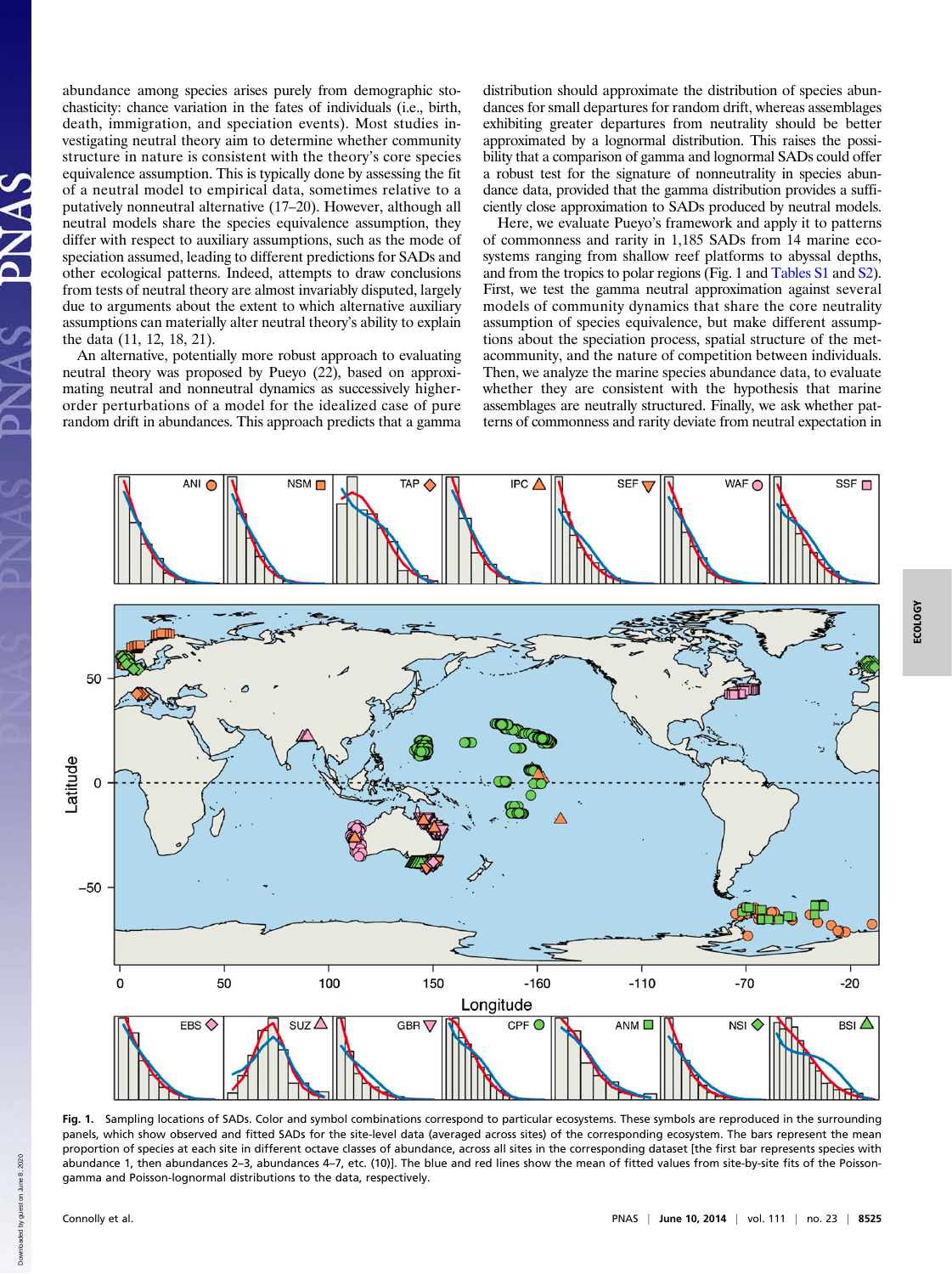idiosyncratic ways, or whether there are particular features of real SADs that cannot be captured by neutral models.

#### Results

A gamma distribution of species abundances closely approximates several alternative neutral models across a broad range of neutral model parameter values [\(Fig. S1;](http://www.pnas.org/lookup/suppl/doi:10.1073/pnas.1406664111/-/DCSupplemental/pnas.201406664SI.pdf?targetid=nameddest=SF1) see *[SI Results](http://www.pnas.org/lookup/suppl/doi:10.1073/pnas.1406664111/-/DCSupplemental/pnas.201406664SI.pdf?targetid=nameddest=STXT)* for further discussion). Moreover, the gamma consistently outperforms the lognormal when fitted to data simulated from neutral models. Specifically, as the number of distinct species abundance values in the simulated data increases, the relative support for the gamma distribution becomes consistently stronger for all of the neutral models we considered (Fig. 2A). This reflects the fact that datasets with only a small number of abundance values (e.g., a site containing 11 species, 10 of which are only represented by one individual) provide very little information about the shape of the SAD, whereas those with more abundance values provide more information (e.g., a site with 100 species whose abundances are spread over 10–20 different values).

In contrast to their relative fit to simulated neutral SADs, the lognormal consistently outperforms the gamma distribution when fitted to real marine species abundance data. When considered in terms of average support per SAD, relative support for the lognormal becomes consistently stronger as the number of observed species abundance values increases, in direct contrast with the simulated neutral data (Fig. 2B). Moreover, when the strength of evidence is considered cumulatively across all sites for each dataset, the lognormal has well over 99% support as the better model in each case (Table 1). This substantially better fit of the lognormal is retained in every case when data are pooled to the mesoscale, and, in all cases save one, when data are pooled at the regional scale (Table 1, Fig. 2B, and [Figs. S2](http://www.pnas.org/lookup/suppl/doi:10.1073/pnas.1406664111/-/DCSupplemental/pnas.201406664SI.pdf?targetid=nameddest=SF2) and [S3\)](http://www.pnas.org/lookup/suppl/doi:10.1073/pnas.1406664111/-/DCSupplemental/pnas.201406664SI.pdf?targetid=nameddest=SF3). The lognormal also remained strongly favored when we tested the robustness of our results by classifying species into taxonomic and ecological guilds, and restricting our analysis to the most species-rich guild within each dataset (see *[SI Results](http://www.pnas.org/lookup/suppl/doi:10.1073/pnas.1406664111/-/DCSupplemental/pnas.201406664SI.pdf?targetid=nameddest=STXT)* and [Table S3](http://www.pnas.org/lookup/suppl/doi:10.1073/pnas.1406664111/-/DCSupplemental/pnas.201406664SI.pdf?targetid=nameddest=ST3)).

Inspection of the lack of fit of the gamma neutral approximation indicates that it deviates from the data in highly consistent ways: real SADs exhibit substantially more heterogeneity than the gamma distribution can generate (Fig. 3). Specifically, the gamma is unable to simultaneously capture the large number of rare species and the very high abundances of the most common



Fig. 2. Species abundances are better approximated by (A) a gamma distribution for simulated neutral communities, but  $(B)$  a lognormal distribution for the empirical data. Percentage support for the lognormal versus the gamma is plotted as a function of the number of observed distinct species abundances. In A, different neutral models are plotted with different colors, and each point represents a particular neutral model parameter combination from [Fig. S1.](http://www.pnas.org/lookup/suppl/doi:10.1073/pnas.1406664111/-/DCSupplemental/pnas.201406664SI.pdf?targetid=nameddest=SF1) In B, each combination of symbol and color represents a different marine ecosystem, whereas increasing symbol size indicates the increasing scale at which abundances were pooled (site, mesoscale, and regional).

species. For abundance distributions lacking an internal mode (i.e., where the leftmost bar in the SAD is the largest one), this is manifested as an excess of rare species and paucity of species with intermediate abundance, relative to the best-fit neutral approximation (Fig. 3A, blue lines). Conversely, when an internal mode is present in the data, the abundances of the most highly abundant species are consistently higher than the gamma distribution can produce (Fig. 3B, blue lines). In contrast, discrepancies between the data and the lognormal are much smaller in magnitude, and more symmetrically distributed around zero, compared with the gamma (Fig. 3, red lines).

Detailed analysis of variation in the strength of evidence against neutrality, within and among datasets, indicates that the relative performance of the lognormal over the gamma is substantially driven by the fact that the most abundant species is, on average, too dominant to be captured by the gamma neutral approximation. After controlling for the effects of the number of abundance values in the sample on statistical power, the relative abundance of the most-abundant species explained over one-half of the variation in the strength of support for the lognormal over the gamma, for site-level, mesoscale, and regional-scale abundance distributions [\(Table S4](http://www.pnas.org/lookup/suppl/doi:10.1073/pnas.1406664111/-/DCSupplemental/pnas.201406664SI.pdf?targetid=nameddest=ST4), [Fig. S4](http://www.pnas.org/lookup/suppl/doi:10.1073/pnas.1406664111/-/DCSupplemental/pnas.201406664SI.pdf?targetid=nameddest=SF4), and [SI Results](http://www.pnas.org/lookup/suppl/doi:10.1073/pnas.1406664111/-/DCSupplemental/pnas.201406664SI.pdf?targetid=nameddest=STXT)). Conversely, the prevalence of rarity was a poor predictor of the strength of evidence against the gamma neutral approximation ([Table S4](http://www.pnas.org/lookup/suppl/doi:10.1073/pnas.1406664111/-/DCSupplemental/pnas.201406664SI.pdf?targetid=nameddest=ST4), [Fig. S5,](http://www.pnas.org/lookup/suppl/doi:10.1073/pnas.1406664111/-/DCSupplemental/pnas.201406664SI.pdf?targetid=nameddest=SF5) and [SI Results](http://www.pnas.org/lookup/suppl/doi:10.1073/pnas.1406664111/-/DCSupplemental/pnas.201406664SI.pdf?targetid=nameddest=STXT)).

In addition to outperforming the gamma neutral approximation, tests of the absolute goodness of fit of the lognormal suggest that it approximates the observed species abundance data well. Statistically significant lack of fit (at  $\alpha = 0.05$ ) to the lognormal was detected in 4.8% of sites, approximately equal to what would be expected by chance, under the null hypothesis that the SADs are in fact lognormal. Moreover, lognormal-based estimates of the number of unobserved species in the regional species pool are realistic, and very similar to those produced by an alternative, nonparametric jackknife method that relies on presence–absence rather than abundance data (Fig. 4).

### Discussion

Recently, the use of SADs to test biodiversity theory has been criticized because different species abundance models often generate very similar predictions, which can be difficult to distinguish when fitted to species abundance data (9). Consequently, some researchers have focused on other properties of assemblages, such as community similarity (12), species–area and species–time relationships (23, 24), and relationships between species traits or phylogeny and species abundance (25, 26). Such approaches are powerful when evaluating the performance of particular species abundance models. However, because models combine multiple assumptions, attributing a model's failure to one assumption in particular, such as species equivalence, is problematic. Indeed, in the debate over neutral theory of biodiversity, studies that show failure of a neutral model (12, 25, 27) are almost invariably followed by responses showing that packaging neutrality with a different set of alternative assumptions can explain the data after all (11, 28, 29). Although the identification of alternative auxiliary assumptions that preserve a theory's core prevents premature abandonment of a promising theory, it also can hinder progress by inhibiting the reallocation of scientific effort to more promising research programs (30). Given the proliferation of alternative theories of biodiversity (8, 14, 31, 32), identifying and testing predictions that are robust to auxiliary assumptions, and therefore better target a theory's core assumptions, should be a high priority.

Here, we showed that, as previously hypothesized (22), a gamma distribution successfully captures features common to several models that share the core neutrality assumptions of species equivalence, but make very different auxiliary assumptions. We then found that this approximation cannot simultaneously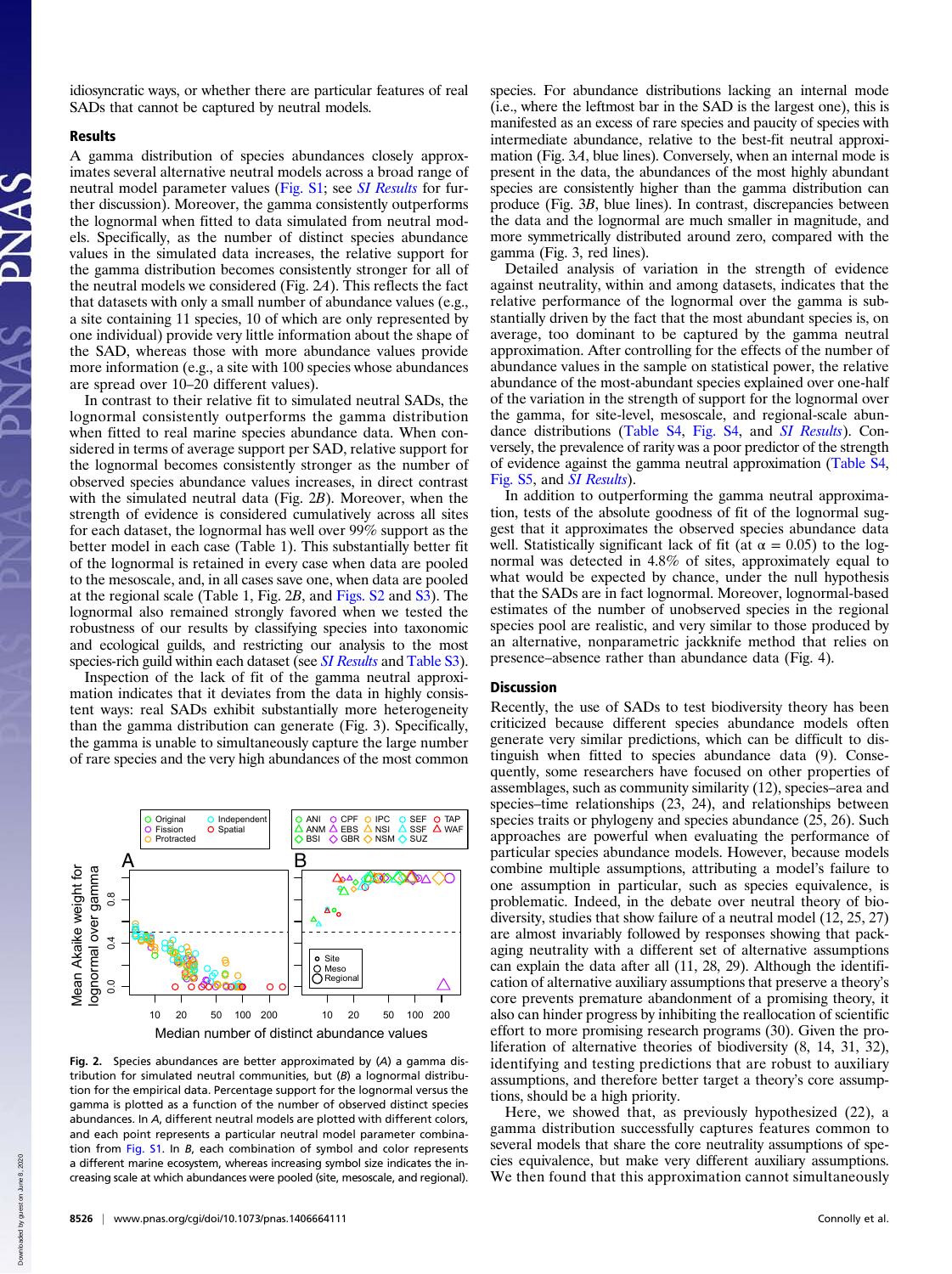#### Table 1. Model selection for analysis at whole-dataset level

|                                         |         | Site     | Mesoscale |          | Regional |            |
|-----------------------------------------|---------|----------|-----------|----------|----------|------------|
| Dataset                                 | LN      | Gamma    | LN        | Gamma    | LN       | Gamma      |
| Antarctic Isopods (ANI)                 | >0.9999 | < 0.0001 | >0.9999   | < 0.0001 | >0.9999  | $<$ 0.0001 |
| Antarctic Molluscs (ANM)                | 0.9981  | 0.0019   | 0.9995    | 0.0005   | 0.9992   | 0.0008     |
| Tuscany Archipelago Fish (TAP)          | >0.9999 | < 0.0001 | 0.9999    | 0.0001   | 0.9983   | 0.0017     |
| Indo-Pacific Coral Crustaceans (IPC)    | >0.9999 | < 0.0001 | <b>NA</b> | NA.      | >0.9999  | < 0.0001   |
| SE Australia: Shelf Fish (SEF)          | >0.9999 | < 0.0001 | >0.9999   | < 0.0001 | >0.9999  | < 0.0001   |
| W Australia: Deep Fish (WAF)            | >0.9999 | < 0.0001 | >0.9999   | < 0.0001 | >0.9999  | < 0.0001   |
| Scotian Shelf Fish (SSF)                | >0.9999 | < 0.0001 | >0.9999   | < 0.0001 | 0.9984   | 0.0016     |
| Eastern Bass Strait Invertebrates (EBS) | >0.9999 | < 0.0001 | >0.9999   | < 0.0001 | 0.0087   | 0.9913     |
| Sunderban Zooplankton (SUZ)             | >0.9999 | < 0.0001 | <b>NA</b> | NA.      | 0.9892   | 0.0108     |
| Great Barrier Reef Fish (GBR)           | >0.9999 | < 0.0001 | >0.9999   | < 0.0001 | >0.9999  | < 0.0001   |
| Central Pacific Reef Fish (CPF)         | >0.9999 | < 0.0001 | >0.9999   | < 0.0001 | >0.9999  | < 0.0001   |
| Norwegian Shelf Macrobenthos (NSM)      | >0.9999 | < 0.0001 | >0.9999   | < 0.0001 | >0.9999  | < 0.0001   |
| North Sea Invertebrates (NSI)           | >0.9999 | < 0.0001 | >0.9999   | < 0.0001 | >0.9999  | < 0.0001   |
| Bass Strait Intertidal (BSI)            | >0.9999 | < 0.0001 | >0.9999   | < 0.0001 | 0.9998   | 0.0002     |
| Overall                                 | >0.9999 | < 0.0001 | >0.9999   | < 0.0001 | >0.9999  | < 0.0001   |
|                                         |         |          |           |          |          |            |

Values indicate percentage support for the gamma and lognormal (LN) models fitted to the species abundance data at three scales: site level, mesoscale, and regional. Each row represents a different dataset. For IPC and SUZ, there were too few SADs to create mesoscale groupings. The last row is an overall test, based on summing the log-likelihoods across all datasets. Where one of the models has at least 95% support, the model's weight is shown in bold.

account for the large number of very rare species, and the very high abundances of the most abundant species, in marine species abundance data. These discrepancies are highly consistent across diverse taxa, habitat types, and geographical locations, suggesting that this shortcoming of neutral theory is likely to be widespread in nature.

In contrast to the simulated neutral assemblages, analysis of the real data reveals that the lognormal distribution captures much better the observed heterogeneity in species abundances, and produces realistic estimates of the number of unobserved species at the regional scale. Lognormal SADs are generated by models that make a variety of different assumptions about how variation in abundances is determined, but all those proposed to date explicitly or implicitly incorporate niche or demographic differences among species. For instance, Engen and Lande (33) derived the lognormal from stochastic community dynamics models that allow for differences in species' intrinsic growth



Fig. 3. Residuals (observed minus predicted number of species) of gamma (blue lines) versus lognormal (red lines) fits, illustrating why the gamma performs worse than the lognormal. Each line represents one ecosystem at one spatial scale, with log<sub>2</sub> abundance class normalized so that each dataset's uppermost octave is 1.0. (A) Residuals for abundance distributions lacking an internal mode, plotted on an arithmetic scale to highlight the lack of fit for the smaller (leftmost) abundance classes. (B) Residuals for abundance distributions with an internal mode, plotted on a logarithmic scale to illustrate the lack of fit for the larger (rightmost) abundance classes.

rates and carrying capacities, and for arbitrary patterns of covariation in species' responses to environmental fluctuations (4). More generally, Pueyo (22) derived the lognormal as a generic approximation for deviations from neutral community dynamics. Alternatively, niche apportionment models explain variation in species abundances based on variation in niche size, rather than stochastic population fluctuations (8). The lognormal can arise from the hierarchical apportionment of niche space due to a central limit theorem-like phenomenon (34). It can also be expected to arise more generally when there are multiple niche dimensions, and niche overlap may occur. As niche dimensions increase, the niche hypervolume becomes the product of idiosyncratically varying niche widths along an increasingly large number of niche axes. Provided abundance is proportional to the niche hypervolume (potentially along with other factors, such as body size and the proportion of resources within the niche that have not been preempted by other species), abundance will tend toward a lognormal distribution, again by the central limit theorem (13, 18).

The fairly general conditions under which lognormal distributions can arise suggests that a broad range of nonneutral characteristics, such as high-dimensional niche differences, lowdimensional life history trade-offs, or differential responses to environmental fluctuations, may give rise to approximately lognormal abundance distributions, such as those found in this study (13, 18, 22). Thus, although the comparatively poor performance of the gamma relative to the lognormal provides strong evidence against neutral dynamics as the principal driver of variation in abundances among species, the seemingly excellent fit of the lognormal distributions cannot, by itself, unambiguously identify which nonneutral processes are most responsible for the heterogeneity in species abundances in a given assemblage. Consequently, methods for apportioning the heterogeneity in species abundances among its potential causes, and which can yield inferences about species-rich assemblages, warrant further development. Some such methods, such as those based on relationships between abundance and species' functional traits (34), or on spatiotemporal trends in relative abundances (35), explicitly predict lognormal SADs, and therefore are likely to be particularly promising.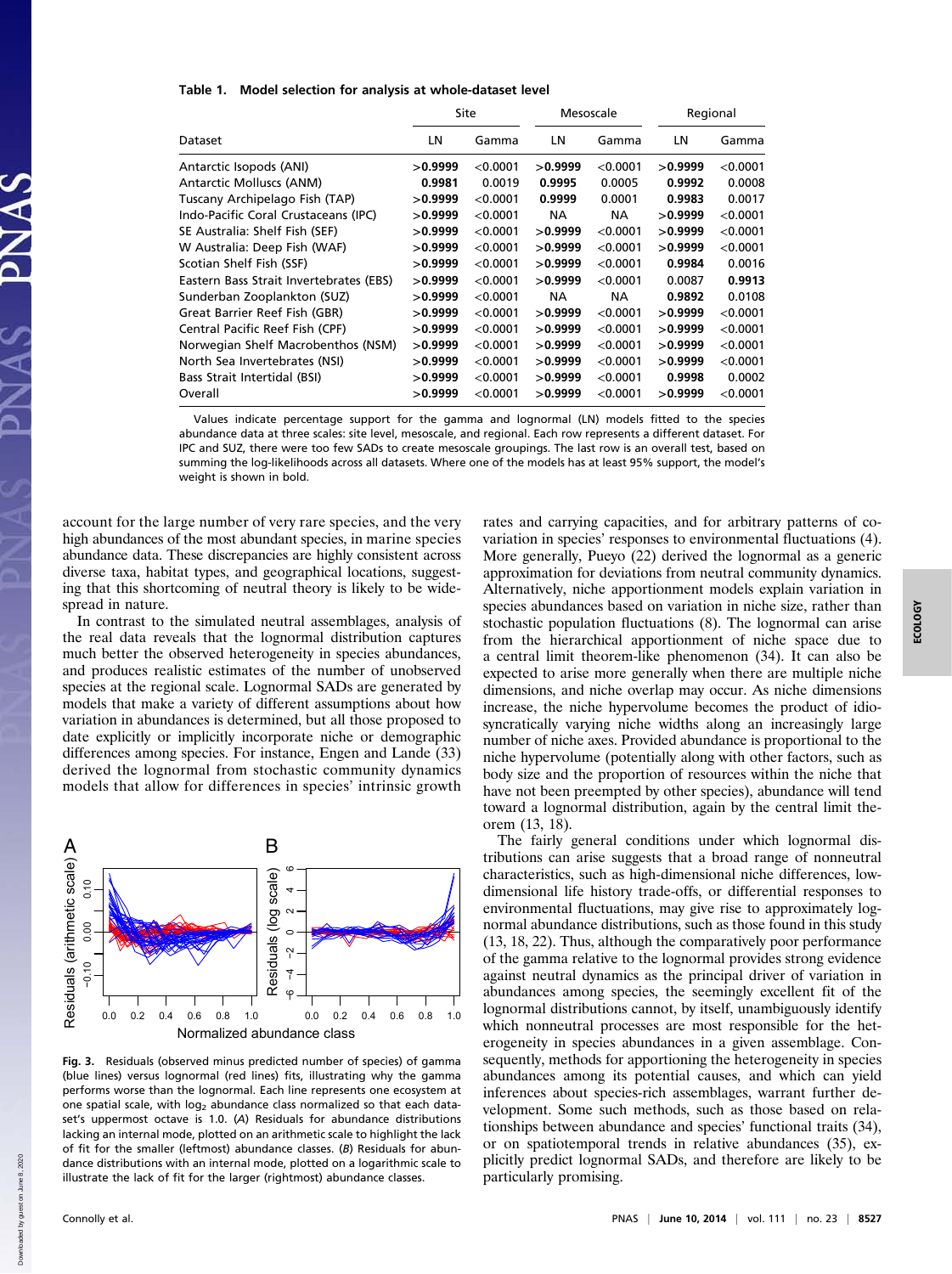

Fig. 4. Agreement between lognormal-based and nonparametric estimates of the total number of species in the community. Points on the horizontal axis are richness estimates produced by the nonparametric jackknife, based on presence–absence data across sites. The points on the vertical axis are estimates produced by the lognormal model, fitted to the pooled regional abundance distributions. Error bars are 95% confidence intervals. The solid line is the unity line, where the lognormal and the nonparametric jackknife produce the same estimate of the number of unobserved species.

# Conclusions

Neutral theory explains variation in the abundances and distribution of species entirely as a consequence of demographic stochasticity—chance variation in the fates of individuals (15, 36). Although proponents of neutral theory have always acknowledged the existence of ecological differences between species, neutral theory assumes that those differences are overwhelmed by the phenomena that are explicitly included in neutral models (14, 36). The formulation and testing of neutral theory has drawn attention to the potential importance of demographic stochasticity as a process that contributes to differences in species abundances that are unrelated to species' ecological traits, such as niche size or competitive ability. Such effects should be particularly important among rare species (4). Indeed, our finding that there are common features of different neutral models suggests that it can play a role as a robust null expectation, at least for some aspects of community structure (16). However, the most abundant few species often numerically dominate communities and play a disproportionately large role in community and ecosystem processes (37). We have shown that neutral theory consistently underestimates amongspecies heterogeneity in abundances across a broad range of marine systems. The fact that its performance is closely linked to abundances of the most common species indicates that it is the ecological dominance of these very highly abundant species that cannot be explained by neutral processes alone. Commonness itself is poorly understood, but the identities of the most common species in ecosystems tend to remain quite consistent over ecological timescales (38). Thus, the key to understanding the distribution of abundances in communities, even species-rich ones, may lie as much in understanding how the characteristics of common species allow them to remain so abundant, as in understanding the dynamics and persistence of rare species.

# Materials and Methods

Approximating Neutrality. Pueyo's framework starts with a stochastic differential equation for random drift in population size (i.e., birth rate equals death rate, no density dependence, immigration, emigration, or speciation) and considers approximating departures from this model in terms of successively higher-order perturbations to it. Here, we take as our candidate neutral approximation the gamma distribution and, as our alternative model, the lognormal distribution. More specifically, because species abundance data are discrete, whereas the gamma and lognormal are continuous distributions, we use the Poisson-gamma (i.e., negative binomial) and Poisson-lognormal mixture distributions, as these distributions are commonly used to approximate discrete, random samples from underlying gamma or lognormal community abundance distributions (see [SI Materials and Methods](http://www.pnas.org/lookup/suppl/doi:10.1073/pnas.1406664111/-/DCSupplemental/pnas.201406664SI.pdf?targetid=nameddest=STXT) for further details).

To assess whether the Poisson-gamma distribution provides a good approximation to the SADs produced under neutrality, we tested it against five different neutral models: Hubbell's original neutral model (39), a protracted speciation neutral model (21), a fission speciation model (40), an independent species model (11, 41), and a spatially explicit neutral model (42). We chose these five models because they encompass models that relax key assumptions of neutral theory as originally formulated; moreover, each of them meets a strict definition of neutrality: every individual has the same demographic rates, and the same per-capita effects on other individuals, regardless of species. We tested the approximation in two ways. First, we assess how closely (in absolute terms) the Poisson-gamma can approximate neutral abundance distributions. Second, we assess whether the Poisson-gamma outperforms the Poisson-lognormal when fitted to data generated according to neutral model assumptions (see [SI Materials and Methods](http://www.pnas.org/lookup/suppl/doi:10.1073/pnas.1406664111/-/DCSupplemental/pnas.201406664SI.pdf?targetid=nameddest=STXT) for details).

Empirical Data. Data were contributed to the Census of Marine Life (CoML) project and represent a diverse range of taxa, ocean realms, depths, and geographic locations [\(Table S1\)](http://www.pnas.org/lookup/suppl/doi:10.1073/pnas.1406664111/-/DCSupplemental/pnas.201406664SI.pdf?targetid=nameddest=ST1). To be included in our analysis, contributed data needed to meet several criteria (see [SI Materials and Methods](http://www.pnas.org/lookup/suppl/doi:10.1073/pnas.1406664111/-/DCSupplemental/pnas.201406664SI.pdf?targetid=nameddest=STXT) for details). Where datasets included samples over multiple years from the same sites, only the most recent year of data was used. Finally, we only fitted SADs if they contained more than five distinct species abundance values, to minimize convergence problems associated with fitting species abundance models to very sparse data. However, the data from such sites were still used in the analyses that pooled abundance distributions at larger scales.

Fitting Models to Species Abundance Data. For both the simulated neutral data, and the real species abundance data, we fitted our models using maximum-likelihood methods (see [SI Materials and Methods](http://www.pnas.org/lookup/suppl/doi:10.1073/pnas.1406664111/-/DCSupplemental/pnas.201406664SI.pdf?targetid=nameddest=STXT) for details). For the empirical data, in addition to fitting our species abundance models at the site level, we also fitted pooled species abundances at a mesoscale level, and at the regional (whole-dataset) level. For datasets that were spatially hierarchically organized, we used this hierarchy to determine how to pool sites at the mesoscale [e.g., for the Central Pacific Reef Fish (CPF) data, sites were nested within islands, so pooling was done to the island level]. For data that were not explicitly hierarchically organized [Antarctic Isopods (ANI), Antarctic Molluscs (ANM), Scotian Shelf Fish (SSF), Bass Strait Intertidal (BSI)], cluster analysis was used to identify mesoscale-level groupings. In two cases [Sunderban Zooplankton (SUZ), Indo-Pacific Coral Crustaceans (IPC)], there were only a few sites sampled, and no natural hierarchical structure, so these data were omitted from the mesoscale analysis.

For both the analysis of the marine species abundance data, and the analysis of the simulated neutral communities, model selection was based on Akaike weights, which are calculated from Akaike's information criterion values and estimate the probability (expressed on a scale of 0–1) that a model is actually the best approximating model in the set being considered. Because the Poisson-gamma and the Poisson-lognormal have the same number of estimated parameters, this is equivalent to calculating model weights based on the Bayesian information criterion. For the empirical data, model selection was done at the whole-dataset level by summing the loglikelihoods for all individual sites (for the site-level analysis) or mesoscale (for the mesoscale analysis) abundance distributions for a dataset, and calculating Akaike weights based on these values (Table 1). However, this approach does not make sense for the analysis of the simulated neutral SADs, because an arbitrary degree of confidence can be obtained by simulating a large number of sites. Therefore, we instead calculated an expected level of model support on a per-SAD basis, for each neutral model and parameter combination, by calculating the mean difference in log-likelihoods across the 100 simulated datasets, and converting this mean into an Akaike weight. We examined these Akaike weights as functions of the number of distinct observed species abundance values, because we would expect our ability to distinguish between alternative models to increase as the number of distinct observed species abundance values increases. For comparison, we also calculated per-SAD Akaike weights for the marine species abundance data. This approach is less powerful than the aggregate whole-dataset comparisons shown in Table 1, but it facilitates visualization of the differences between the simulated neutral SADs (Fig. 2A) and the real marine SADs (Fig. 2B).

Analysis of Variation in Performance of Neutral Approximation. The discrepancies between the data and the gamma neutral approximation suggest that real data exhibit too much heterogeneity in species' abundances to be captured by the neutral approximation. To better understand this, we examined whether the relative model support varied systematically within or among datasets as a function of the prevalence of rare species, and the abundances of the most abundant species. As a measure of relative model support, we used a per-observation difference in log-likelihoods (see [SI Mate](http://www.pnas.org/lookup/suppl/doi:10.1073/pnas.1406664111/-/DCSupplemental/pnas.201406664SI.pdf?targetid=nameddest=STXT)[rials and Methods](http://www.pnas.org/lookup/suppl/doi:10.1073/pnas.1406664111/-/DCSupplemental/pnas.201406664SI.pdf?targetid=nameddest=STXT) for details). We first confirmed that this standardization